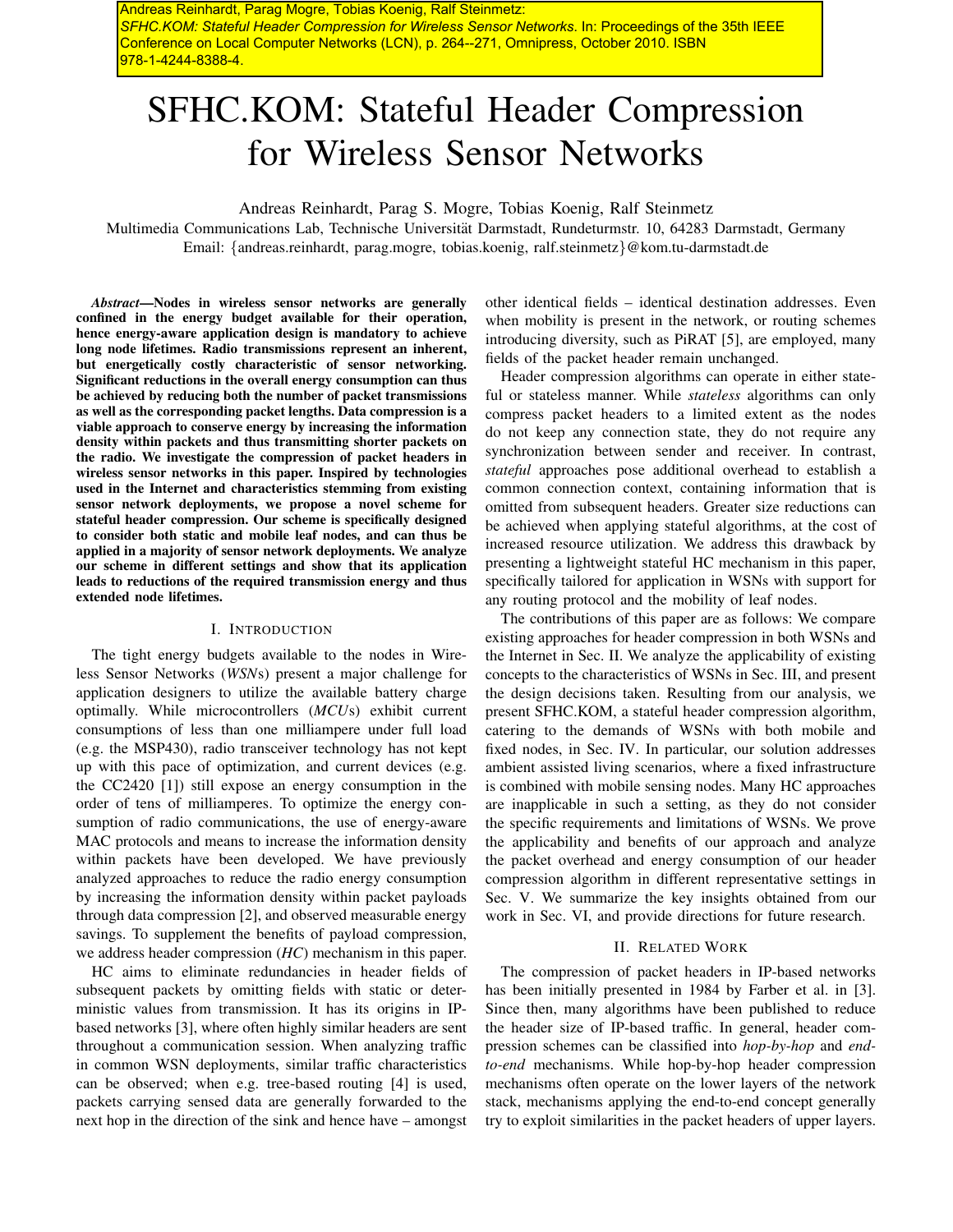A stateful hop-by-hop compression scheme, reducing the 40 byte TCP/IP header to sizes as small as 3 bytes, is presented in RFC 1144 [6]. Operating in hop-by-hop manner, the mechanism makes several assumptions about the characteristics of TCP/IP headers, such as the presence of monotonically increasing sequence numbers. A noteworthy contribution is its concept of assigning connection numbers to individual streams, allowing to maintain the compression mode even when multiple connections are open. Degermark et al. present an IP header compression scheme for IPv4 and IPv6, compatible for the use with TCP and UDP, in RFC 2507 [7]. Its application can reduce an entire packet header to 4 to 7 bytes, including the 2 byte checksum used in TCP and UDP. In practice, the scheme establishes an individual context for each TCP stream by sending an uncompressed header periodically. All intermediate packets refer to the last full header and thus only transmit differential data. Robust Header Compression (ROHC) [8] uses multiple compression states and always operates in the best compression state it can confidently use for a connection. The state selection is based on various criteria relating to successful compression and decompression (e.g., ACKs and NACKs). ROHC is especially suited to eliminate both error and loss propagation as it uses additional cyclic redundancy checks. Additions to ROHC include the use of forward error correction [9] and the application of Lempel-Ziv-Welch coding on compressed headers to achieve even greater size reductions [10].

In contrast to the presented mechanisms that establish a context for all further transmissions, Stateless Header Compression [11] builds on the observation that the required stream management generates overhead in terms of both computation and memory. Instead, IP headers are compressed by creating shorthand aliases for addresses in the same subnetwork and replacing all address fields in the headers. By assigning different levels of aggregation capabilities, further header fields are also transferred in a compressed, but stateless manner.

Specifically crafted for WSNs, the 6LoWPAN standard [12] targets to make IPv6 applicable in WSNs. Inherently considering the payload size restriction present in IEEE 802.15.4 [13], it also defined a header compression scheme that only makes use of stateless header compression to keep the memory consumption low. As devices in the same WSN are assumed to already share a common state, some fields (such as the used IP version or the common subnetwork prefix) present in common IPv6 headers are consistent throughout a 6LoWPAN sensor network and are thus omitted. The use of Dynamic Link Labels [14] addresses the length of MAC addresses on the data link level of WSNs. As often only a limited number of communication partners are present within a node's radio range, the approach reduces the header length by assigning each node a short unique identifier.

When using the presented hop-by-hop mechanisms, long routes generate additional overhead for the necessary recompression operations at all intermediate nodes. The reduction of this overhead is addressed in end-to-end approaches, such as SEEHOC [15]. Each connection is assigned a unique connection identifier, which is composed of the MAC addresses of both sender and receiver. Management of the soft states along the path is maintained by periodic uncompressed update messages. Finally, hybrid approaches exist, combining end-toend compression with hop-by-hop means. Both Westphal [16] and Arango et al. [17] hereby propose to compress all headers including network layer headers on a hop-by-hop basis, while all transport layer and above streams are additionally compressed in an end-to-end fashion.

## III. DESIGN CONSIDERATIONS

When taking a closer look at stateless header compression, it becomes clear that the extent of header size reductions is limited, as only a pre-defined set of header field values can be transferred in a compressed manner. In practice, the header compression mechanism defined in RFC4944 [12] is optimized for link-local IPv6 communication, with specific efficient encodings for UDP, TCP, and ICMPv6 packets. However, transport protocols specifically tailored to WSNs (such as ESRT [18] or ERTP [19]) cannot be encoded using 6LoWPAN HC, clearly limiting its generic applicability in WSNs.

In contrast, the application of stateful header compression necessitates overhead to mutually establish a common shared knowledge about the connection (the *compression context*). Although establishing a context naturally poses additional overhead on a connection, the stateful operation allows to replace a greater fraction of information through referring to the previously defined context. Besides, by maintaining shorthand terms for the header fields in the context, a limitation to previously defined header fields is not inherently given. Stateful header compression allows for even smaller packet header sizes than when applying stateless mechanisms, and can thus directly reduce the required transmission energy demand.

#### *A. Design Goals*

While most existing research on header compression originates from Internet, where TCP/IP traffic is prevalent, dedicated transport protocols are rarely employed in sensor networks, and if so, a wide range of highly WSN-specific protocols is known. Although means to make TCP viable for the use in WSNs exist [20], none of the protocols has yet advanced to the de-facto standard in sensor networks. In contrast to the Internet, means towards compressing packet headers in WSNs should thus not make any assumptions on the employed transport protocol, and need to operate independently.

The second major constraint for embedded sensing systems is their limitation in terms of computational capabilities and memory [21]. The header compression algorithm should thus expose a small code footprint as well as low resource demand to store required information. Its implementation needs to be sufficiently lightweight, as savings can only be achieved when the compression and decompression of headers consumes less energy than the transmission of uncompressed headers over the radio. The tradeoff therefore is to find a header compression algorithm which reduces the sizes of compressed headers to a small fraction of their initial size to allow for savings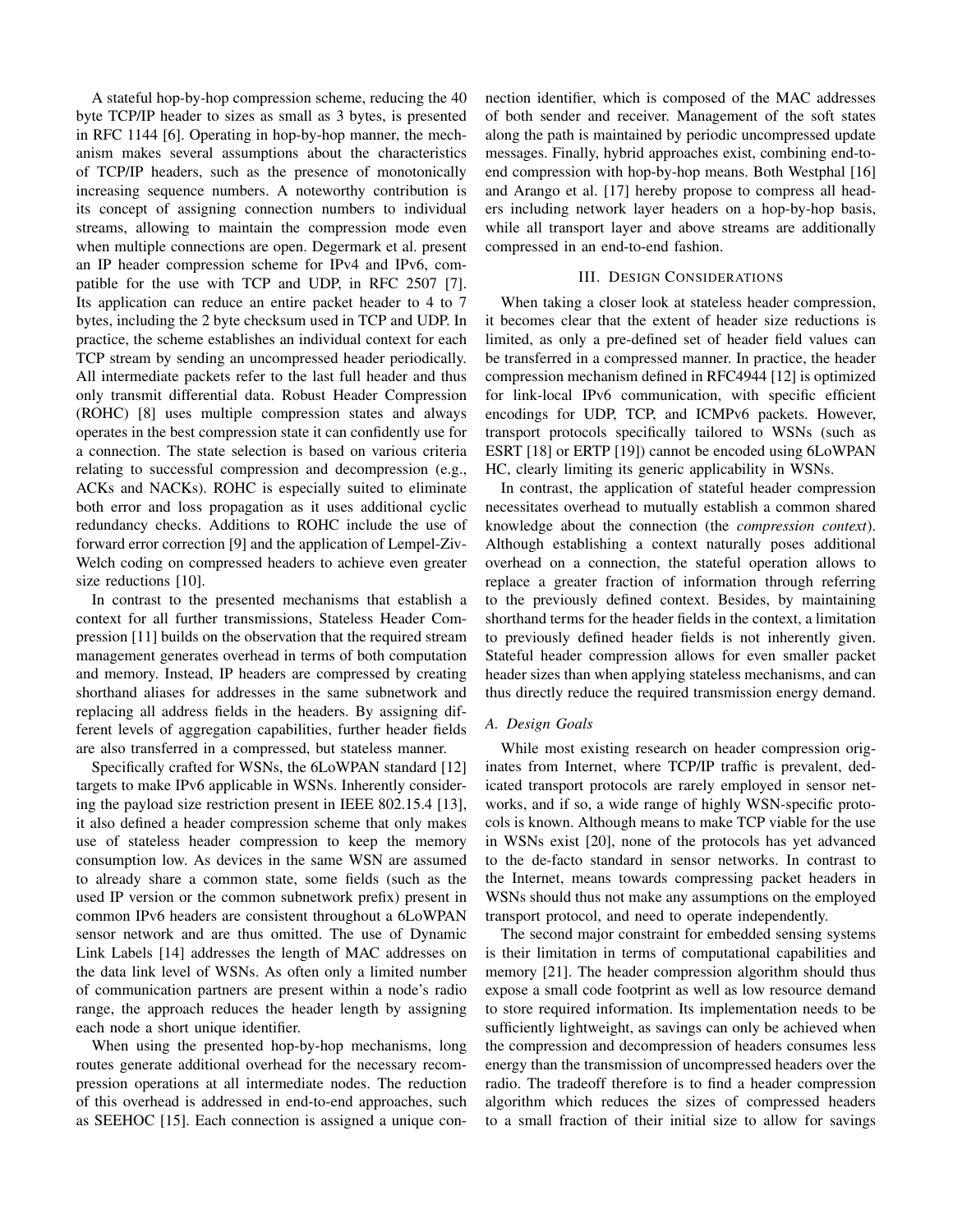through shorter radio transmission times, while adhering to the resource limitations of the given node platform.

To adapt to changes in the network quickly, the algorithm should expose a small overhead for connection establishment and low management traffic overhead throughout a communication session. Both aspects are primarily motivated by the possible presence of mobile nodes, which the HC algorithm needs to be capable of integrating seamlessly. Finally, the corresponding changes to the topology as well as the unreliable nature of radio links in WSNs additionally necessitate means to recover from packet losses.

#### *B. Design Decisions*

Taking the aforementioned requirements for a header compression algorithm into account, we have taken a set of decisions during the design phase of our stateful header compression scheme, termed SFHC.KOM. To allow for maximum size reductions whilst keeping the resource demand low, we have chosen to implement stateful hop-by-hop compression of packet headers. Independent of the used transport protocol, many header fields (as discussed in detail in Sec. IV-C) only change in a deterministic manner, such as monotonically increasing sequence numbers. Some header fields even remain constant throughout an entire communication session. We have thus chosen to apply a stateful HC approach, where such values are maintained in a context state instead of being present in each outgoing packet. In further communications, this mutually agreed context state is then referred to by a unique identifier, termed the connection identifier (*CID*).

Our stateful header compression algorithm builds on the observation that in most WSN deployments, e.g. in environmental monitoring [22], the deployed network is static and only experiences changes to the topology when nodes fail or links vary in quality. However, settings are also known where the fixed infrastructure is extended by mobile nodes connecting as leaf nodes to the routing tree. To support both settings, we specifically design our algorithm with options to cater for mobile behavior, such as persons carrying sensor nodes while walking through the WSN deployment. Clearly, the integration of mobile nodes poses a set of challenges; whenever a mobile node changes its position, changes might take place in the set of its neighbor nodes and thus the available CIDs. To avoid CID collisions when a node enters a new environment, we propose a two-stage approach for the connection establishment, specifically adapted to scenarios where fixed gateways and mobile leaf nodes are present. The corresponding compression states are presented in detail in Sec. IV-A. We assume that nodes have local knowledge about their mobility, defined using a flag in the application software. However, further means could also be used to set this mobility flag, such as GPS information, acceleration, or the extent of changes in the set of neighboring nodes over time.

Finally, error recovery is a crucial point in stateful HC. When packet losses or transmission errors occur during establishing a context, the entire HC session is impacted, possibly degrading the packet reception rate at the receiver to zero. We dedicatedly address error recovery by applying framed referential coding [23], a mechanism where a reference frame is transmitted uncompressed, and followed by a series of incremental differential packets that allow reconstruction of the original value when combined with the reference frame.

#### IV. STATEFUL HEADER COMPRESSION FOR WSNS

Being stateful, our mechanism requires to establish a context, containing a reference header and the allocated CID, prior to the exchange of data. In brief, once the context has been established, all packet headers are replaced by the corresponding CID, and only differential information on the changed fields is inserted to successfully apply framed referential coding.

## *A. Compression States*

Our implementation of SFHC.KOM is based on the state machine depicted in Fig. 1. After initialization, all nodes start in the C-NONE state, where no header compression is applied. However, once a packet transfer over a link without established context is requested by the application, SFHC.KOM directly tries to establish a C-DEST context with the destination node, and on success enters the C-DEST state, where all header fields except the destination address are contained in the context. If the context negotiation fails, e.g. because header compression is unsupported at the destination node, the C-NONE state is maintained.



Fig. 1. State diagram of the header compression algorithm

The C-DEST operation is maintained through regular data transmissions. Only when no packets have been transferred for an extended amount of time<sup>1</sup>, a context loss is assumed and the state machine reverts to the C-NONE state. The transition to the C-LONG mode, where all header fields are contained in the context, is only taken when both source and destination node have static positions and the number of packets transferred over the connection has exceeded a threshold  $th$ , which should be adapted to the average node degree. In our implementation, we have used a value of 20 for th. Analog to C-DEST, the efficient C-LONG encoding is used on all packets until a timeout occurs. If the C-LONG is not supported at the destination node, or the context establishment does not complete successfully, the nodes remain in the C-DEST state.

The motivation to distinguish between two separate modes of operation is based on the impact of node mobility and thus the expected duration of the connection. When mobility is

<sup>&</sup>lt;sup>1</sup>The timeout values need to be aligned to the envisioned usage scenario.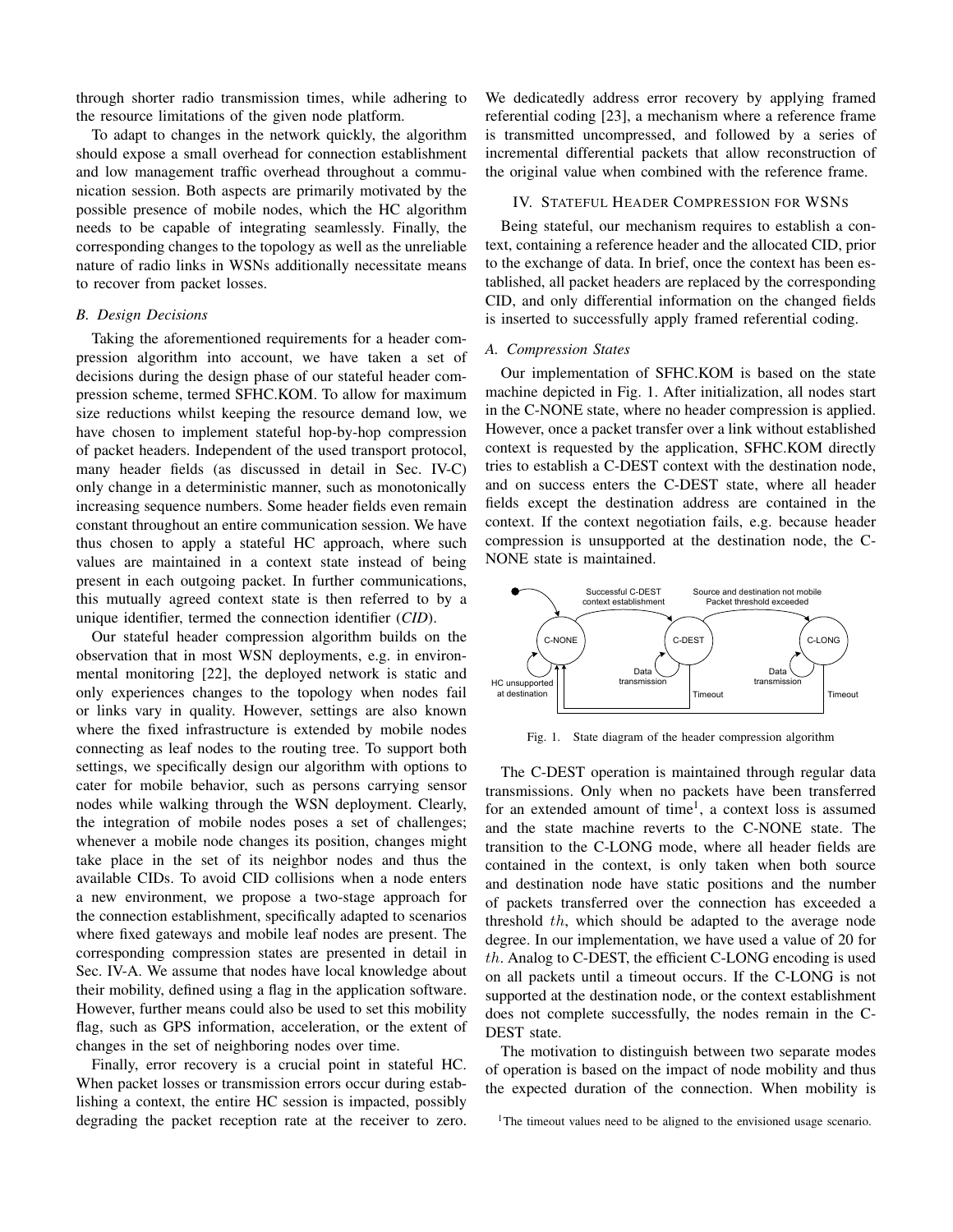**Algorithm 1** Actions taken on packet transmission request

: address of destination node

 $c$ : counter for number of packets sent to  $d$ 

**if**  $d$  is element of  $L_{LONG}$  then send packet using established C-LONG context **else if**  $d$  is element of  $L_{DEST}$  then send packet using established C-DEST context increment c **if**  $c > th$  **and** source node is not mobile **then** try establishing C-LONG context reset  $c$ **end if else if**  $d$  is element of  $L_{NONE}$  **then** send packet uncompressed increment c **if**  $c > th$  **then** try establishing C-DEST context reset c **end if else** send packet uncompressed try establishing C-DEST context **end if**

present within the network, and corresponding nodes change their location and thus their neighborhood frequently, complex context establishment processes are obviously inapplicable due to their overhead. On the contrary, when the topology is fixed, a more complex negotiation protocol can be applied for connection establishment, as the additional expenditure is expected to be counterbalanced by the reduced sizes of packet headers throughout the remainder of the communication session. In our approach, the current state of a connection is determined by its duration. When a connection will only be short-lived (such as because of the mobility of the participating nodes), greater overhead might not be amortized throughout the message exchange and is thus undesirable. In contrast, when a fixed topology is given, and not expected to change over time, a greater overhead might be tolerable, when subsequent packet headers can be compressed with higher gain.

When considering the three possible HC states, it becomes clear that the header compression module on each node needs to maintain a table containing the state of all connections. Once a message transfer to any node has taken place, its address is entered into one of three lists. In list  $L_{NONE}$ , all nodes without support for header compression are stored. List  $L_{DEST}$  contains the addresses of all nodes with which a C-DEST context has been established, and list  $L_{LONG}$  all nodes for which a C-LONG context is present. While the necessity for the latter two tables is obvious, maintaining  $L_{NONE}$  is essential to avoid periodic attempts to establish a context with nodes without support for header compression. When a packet transmission is triggered by the application software, the destination address is extracted and Algorithm 1 executed.







Fig. 3. Initialization of C-LONG mode

# *B. Assignment of Connection Identifiers*

The C-DEST mode has been designed to have a short context establishment phase with low overhead. Its CID negotiation operation is shown schematically in Fig. 2. In C-DEST, the address of the destination node is retained in the packets to allow for unique addressing even when mobility is present. All CIDs are thus only relevant in combination with the destination address, which is contained in a dedicated two byte header field. Given the presence of the destination address in the compressed headers, all nodes are addressed in a unique manner, so the process of context establishment reduces to the efforts of finding a free CID at both nodes. As shown in the figure, the sender node therefore broadcasts a C-DEST request packet, containing the destination address and a bit vector containing its available CIDs. The destination node determined the smallest available CID from the received packet and its locally available CIDs, and confirms the C-DEST with an accept message, containing the selected CID. The context state is then confirmed by sending a single packet with uncompressed header to establish the context. When a C-DEST context cannot be established (e.g., when no CIDs are available or header compression is not supported), a timer started when sending the request packet terminates the attempt to set up the C-DEST context.

Due to the greater overhead induced by negotiating a C-LONG context, it is only triggered when a sufficient number of packets have been exchanged, indicating that a long-lived session is present. When the initiating node is not marked as mobile, it can start the negotiation process of the C-LONG mode, which is depicted in Fig. 3. The initiating node starts the process by sending an initialization packet. It contains the desired destination node as well as the request to receive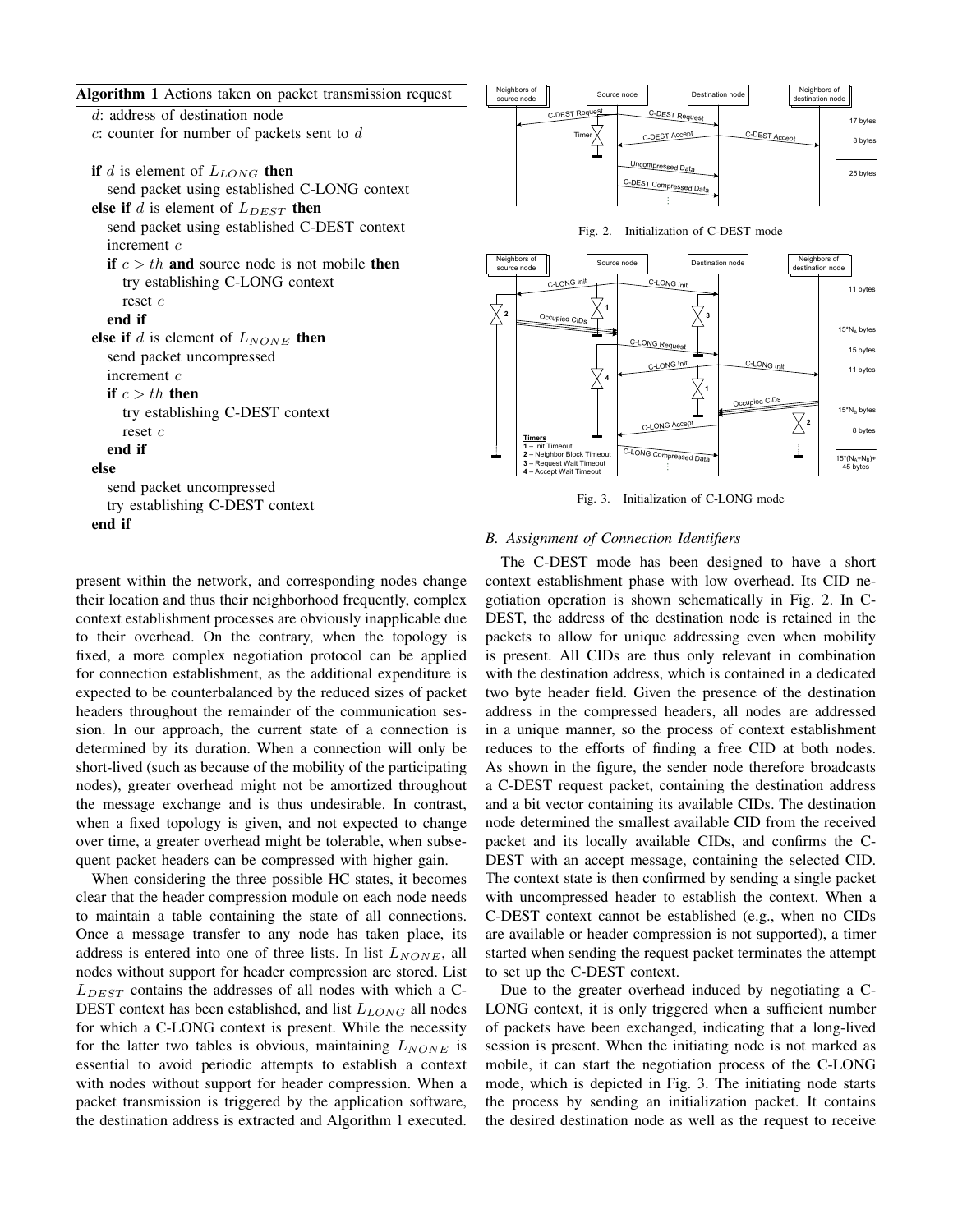all of its neighbours' occupied CIDs. At the same time, it starts a timer (Timer 1) for the initialization timeout, at whose expiry it assumes that all occupied CIDs have been returned. All neighbors, not including the destination node, return the bit vector containing their occupied CID numbers, and start a timer (Timer 2) themselves, during which they do not initiate an own C-LONG negotiation. At the reception of a C-LONG init message, the destination node starts a third timer (Timer 3), during which no other context establishment is undertaken. It is only canceled when a request message is received, containing all CIDs which are available at both the sender as well as all his neighbor nodes. Once the destination has successfully received the request message from the source, containing the list of available CIDs, timer 3 is stopped.

When sending a request message, the source node also starts an expiry timer (Timer 4), during which the C-LONG establishment must have completed successfully, indicated by the reception of a C-LONG accept packet. The destination node however only sends this accept packet once it has collected all of its neighbours' occupied lists to choose a unique CID available at source and destination as well as all of their neighbors. The smallest available CID from both the request message and the destination's neighboring nodes is then returned to the initiator in the accept message, which concludes the initialization process. As the C-LONG state is only reached when a C-DEST context has been established, all C-LONG messages are compressed using the C-DEST context. In case no CID is available, a reject message is sent to notify the sender to remain in C-DEST state. At a later time, the establishment of C-LONG can then be retried.

To increase the reliability of context negotiations, linklayer acknowledgements are used for all C-LONG packets that contain bit vectors of occupied CIDs, as well as for the request and accept messages in both modes.

## *C. Compressed Header Structure*

To differentiate between whether C-DEST and C-LONG are used in the headers, the frame control field (FCF) is used. The IEEE 802.15.4 standard [13] uses the first three bits of the FCF to distinguish packets types defined in the standard, but declares one bit as reserved. We exploited this property to differentiate between compressed and regular packets. Since packets with the reserved bit set are being discarded by devices adhering to the standard, compressed packets do not interfere with uncompressed traffic. The structure of the overall headers for the different modes are shown in Figs. 4-6. The **Frame Control Field (FCF)** controls the structure of the following header fields. Both C-LONG and C-DEST reduce the FCF to only six bits, which determine the following header structure (i.e., C-DEST vs. C-LONG, the presence of an AM type, etc.) and the interpretation of the following fields (data, acknowledgement, or context establishment traffic). The **Data Sequence Number (DSN)** allows detection of duplicated frames. To achieve a robust algorithm and maintain the capability of duplicate detection, we apply framed referential coding on the DSN. The Delta-DSN-field is 4 bits long, and in consequence, reference frames are sent every 15 packets the latest. Following the DSN, the **Connection Identifier (CID)** is transmitted. We have selected a six bit wide CID range, allowing for up to 64 contexts to be established in parallel. The length of the CID field limits the number of connections a node can handle and determines the size of the context tables used for header compression. The **AM type** is not part of the IEEE 802.15.4 header, but is specific to the TinyOS operating system and comparable to the notion of ports in TCP or UDP. However, as the number of applications being used concurrently in WSNs is generally limited to a very small number, we base our algorithm design on the assumption that the AM type will change rarely. Finally, all fields remaining static in the uncompressed header with respect to a given link are being omitted and are thus no longer part of any of the compressed headers (Destination PAN ID, Source MAC address, and parts of the original FCF). These static fields are stored in the context table and can thus be reconstructed using the CID extracted from a received packet and the context table stored by the receiving node. The CID in C-LONG is thus responsible for context identification (decompression) and destination addressing, which makes unique CID allocation in this mode particularly important.

Both mechanisms have timeout values when setting up a compression context. In case the recipient of the initialization message cannot interpret the header fields accordingly, no response is given, and the timer will automatically cancel the context establishment procedure. The node is then entered into  $L_{NONE}$ . Additionally, a separate timer flushes entries from the table periodically to recover from situations where the initialization packet was lost and the node has thus been interpreted as not responding. For reference, we compare the header sizes of our algorithm over standard TinyOS header and headers with 6LoWPAN HC applied in Table I. While C-DEST reaches size of up to 60%, the C-LONG mode can even reduce packet headers by up to 80% of their original size.

When modeling the packet size reductions analytically, and also taking the required overhead for establishing the context into account, the results shown in Fig. 7 are obtained. Including the reference frame transmitted whenever the four bit wide DSN field reaches its wraparound point, it becomes clear that the additional packets required to establish a context amortize after a number of transferred packets with compressed headers. For C-DEST this is the case after only five transmissions, while in C-LONG between 20 and 67 packets are required (depending on the number of immediate neighbor nodes) to make up for the overhead of context establishment under the assumption that no losses occur on the radio channel.

TABLE I COMPRESSION RATIOS FOR SELECTED HEADER TYPES

| Header type       | Header length     |                      |  |
|-------------------|-------------------|----------------------|--|
|                   | with AM type/port | without AM type/port |  |
| TinyOS header     | 80 bits           | 72 bits              |  |
| <b>6LoWPAN HC</b> | 56 bits           | 48 bits              |  |
| C-DEST header     | 40 bits           | 32 bits              |  |
| C-LONG header     | 24 bits           | 16 bits              |  |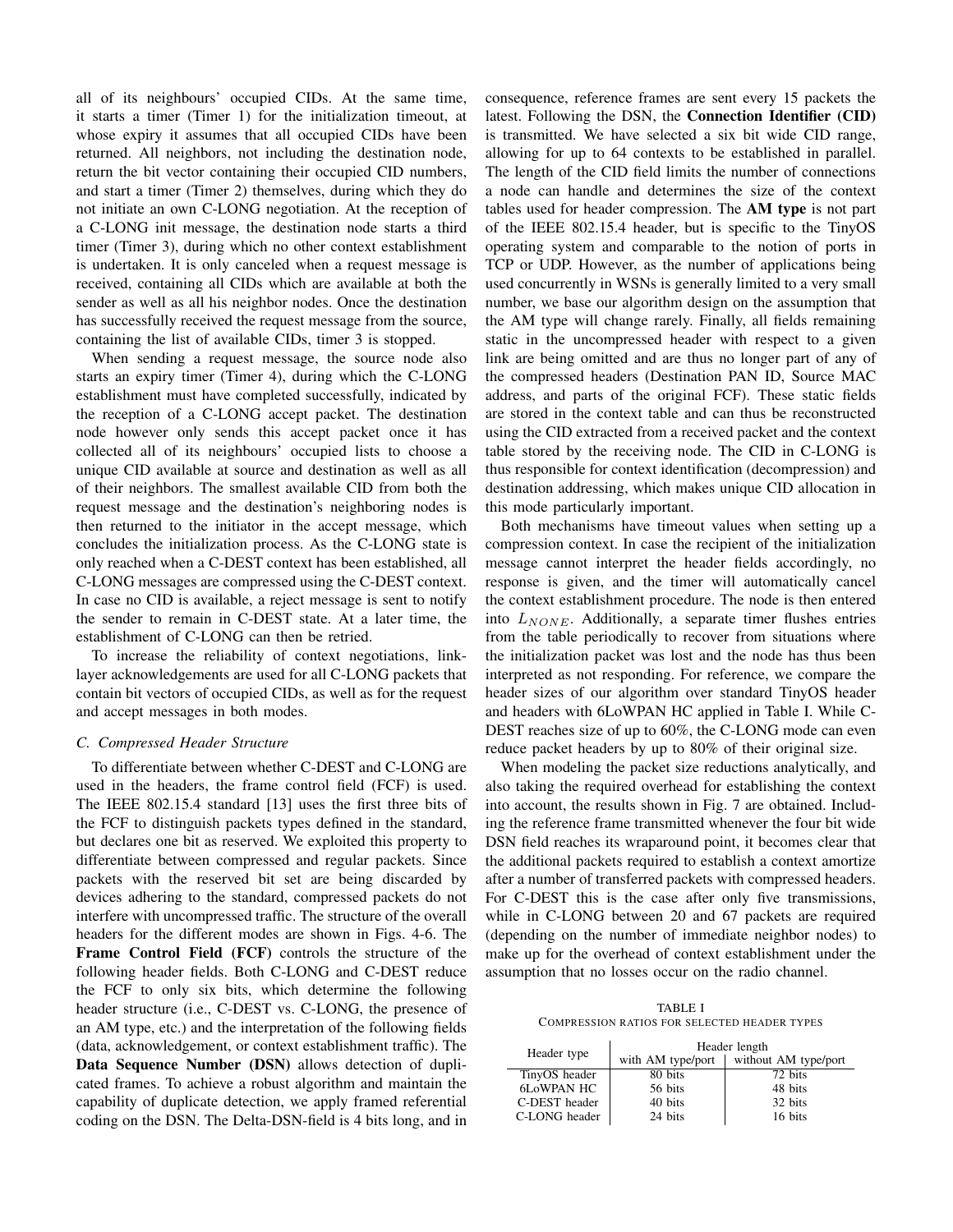| n                                                               | Byte $4*n+1$ $4*n+2$ $4*n+3$                                   |  |  |  |  |  |
|-----------------------------------------------------------------|----------------------------------------------------------------|--|--|--|--|--|
| $\Omega$                                                        | Frame Control Field   DSN   Dest. PAN                          |  |  |  |  |  |
|                                                                 | 1   Dest. PAN   Destination MAC address   Source MAC           |  |  |  |  |  |
| $2^{\circ}$                                                     | Source MAC   AM type<br>+-------------+-------------+          |  |  |  |  |  |
|                                                                 | Fig. 4. IEEE 802.15.4-compliant header with (optional) AM type |  |  |  |  |  |
| n                                                               | Byte $4*n+1$ $4*n+2$ $4*n+3$                                   |  |  |  |  |  |
|                                                                 | 0   6bit FCF   6bit DSN   CID   Destination MAC address        |  |  |  |  |  |
|                                                                 | $1$   AM type  <br>+------------+                              |  |  |  |  |  |
| Fig. 5. C-DEST compressed packet header with (optional) AM type |                                                                |  |  |  |  |  |
| n                                                               | Byte 0                                                         |  |  |  |  |  |
|                                                                 | 0   6bit FCF   6bit DSN   CID   AM type                        |  |  |  |  |  |

Fig. 6. C-LONG compressed packet header with (optional) AM type

## *D. Leaf Node Mobility and Packet Losses*

While many of the existing header compression mechanisms targeted for the Internet assume a lossless channel, this assumption does not generally hold true in WSNs [24], [25]. The less reliable character of data transmissions in WSNs necessitates the design of HC algorithms with dedicated redundancy and/or error recovery mechanisms, which is generally only present in stateless HC mechanisms, or when specifically addressed. To recover from losses of data packets, we have applied framed referential coding and defined our headers to optionally contain the AM type, such that SFHC.KOM can tolerate losses of any data packet except for the periodic context updates. To avoid loss propagation, i.e. allow for reconstruction of all transferred differential packets, reference packets should thus be transferred using acknowledgements.

Arango et al. have shown in [17] that context losses can occur frequently when nodes are mobile. Especially when short-lived neighborhoods with low traffic data rates are given, the overhead for context negotiation can even introduce additional energy requirements to cater for the compression setup. Similarly, changes to the packet routing can be manyfold. SFHC.KOM however allows HC contexts, set up in a hop-byhop manner, to be used by multiple data streams. Additionally, mobile nodes are confined to using the C-DEST mechanism, which relies on the combination of destination address and CID to define the unique context reference, reducing the overhead for context establishment.

### V. EVALUATION

To prove the algorithm's applicability, we have implemented SFHC.KOM in the TinyOS operating system and performed a set of evaluations, which we present in this section.

# *A. Setup*

We base our evaluation on the assumptions that sensor nodes have strong limitations in terms of energy and computational capabilities, such as given for the TelosB platform [26], which we use in all conducted simulations and experiments. Following the structure of many environmental monitoring scenarios,



Fig. 7. Analytical model of savings when using C-LONG and C-DEST

such as PermaSense [22], we assume a tree-based network topology, where all sensor data is forwarded to the root node. As radio transmission ranges are limited, we assume that nodes are confined to communications with their immediate neighbors only. To forward data to the sink, the multi-hop tree-based Collection Tree Protocol (CTP) [4] is used.



Fig. 8. Topology used for all conducted experiments

Our evaluation is based on the topology depicted in Fig. 8. A chain of nodes (labelled node 1 to 5) hereby simulate tree parts with a great depth, and are thus useful to analyze the capabilities for data transfer over long distances. In contrast, a cluster of nodes (labelled 6 to 9) represents a wide tree, where a node (node 6) must aggregate and forward the data of a number of nodes. Three mobile node positions (labelled I, II, and III) are depicted in the figure, but only used for the evaluation of our algorithm under the assumption that a hybrid network is present, comprised of a static network deployment and a single mobile node that takes one of the possible locations, which we discuss in Sec. V-D.

For test data, we have used data packets that allowed a relatively simple checking of sending success at the sink. As header compression operates independently of the packet payloads by design, we have selected the payload to carry a two byte sequence number as well as the source address to allow backtracking packets to their origin. The CTP header added another 8 bytes to the payload, so that the overall payload size was 12 bytes. Packets were transmitted periodically at an interval of 2,500ms to eliminate the likeliness of congestion at the sink. The application was run for 1,600 seconds in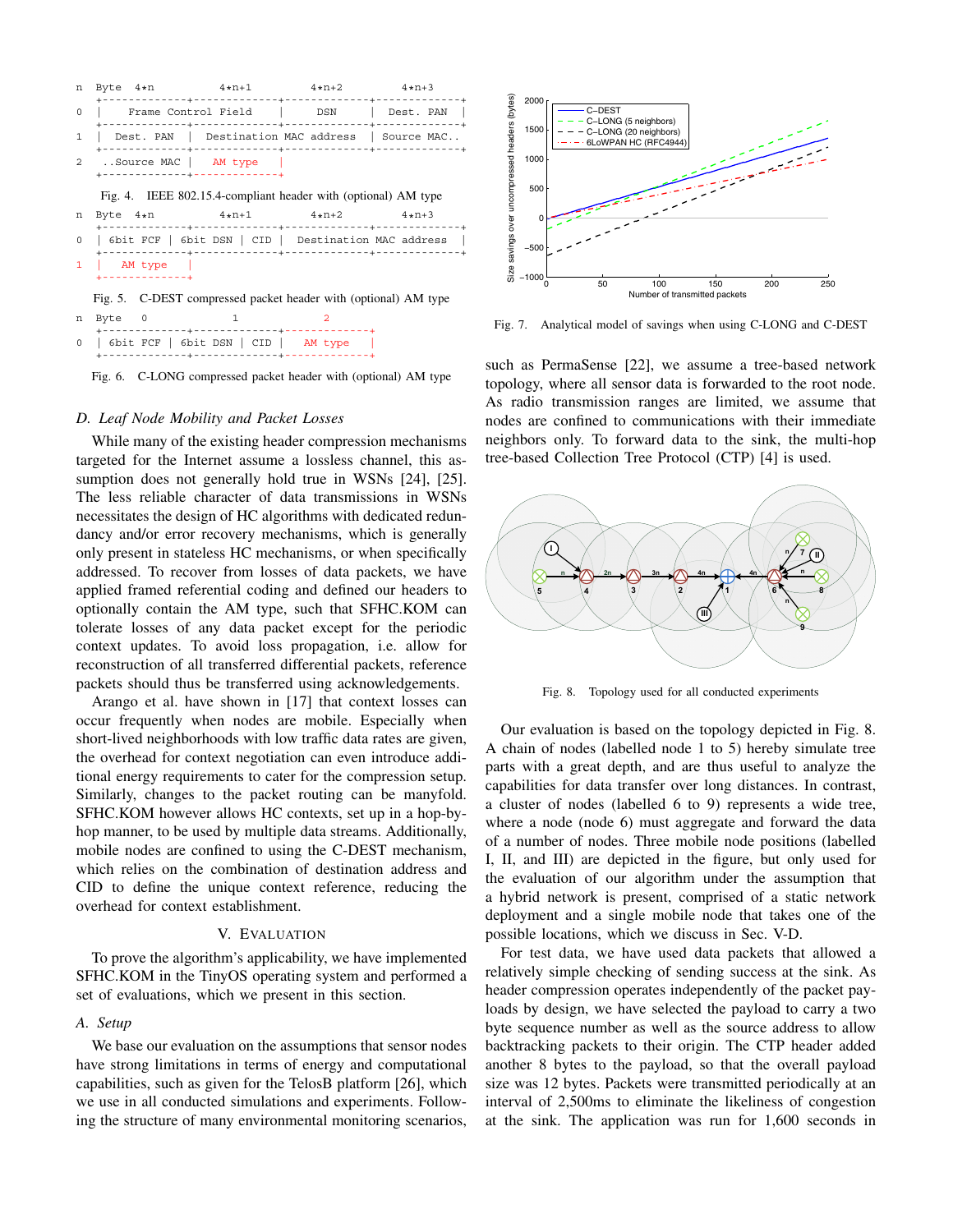TABLE II SAVINGS WHEN APPLYING HC IN A SCENARIO WITH ONE MOBILE NODE

| Pos. | Time in range     | Emitted data | HC overhead | Savings     |
|------|-------------------|--------------|-------------|-------------|
|      | $3.9 \text{ sec}$ | 19 bytes     | 17 bytes    | $-10$ bytes |
| П    | 14.3 sec          | 95 bytes     | 17 bytes    | 18 bytes    |
| Ш    | 306.8 sec         | 2318 bytes   | 17 bytes    | 837 bytes   |

simulation time, during which an overall number of more than 10,000 packets were emitted, with a number exceeding 600 packets at each source node, excluding the initializiation packets sent by the CTP protocol. Our implementation of SFHC.KOM required 13,786 bytes of program memory and 2,540 bytes of RAM, each representing about 25% of the TelosB's available resources. However, the tables containing the context state information thereby represent the major contribution to the resource demand, and a linear decrease in RAM demand of around 16.6 bytes per entry can be observed when reducing the number of CIDs used.

## *B. Static Network Topology using C-DEST*

In this setup, we have assumed a topology as depicted in Fig. 8, but configured all nodes to assume that they are mobile. This disallows them to enter the C-LONG mode, and thus enables dedicated measurements when only the C-DEST mode is used. After the CTP tree had been established, we have initiated the periodic transmission of packets, with each first transmission initiating the establishment of a C-DEST context. We have measured the time required to establish the C-DEST context to be 47ms on average, confirming our assumption that context negotiation is performed quickly and sufficiently small timeout values can be selected. Even in dense networks, the nodes can thus create the required contexts within reasonable time. Detailed results on the overall volume of transmitted data and the corresponding types are indicated in Fig. 9(a), differentiating between unicast management traffic (such as CTP initialization and unicast messages employed for context establishment), broadcast messages for the same purpose, and data volume transferred in C-DEST and C-LONG modes. The figure clearly shows the prevalence of C-DEST traffic as well as the uncompressed broadcast messages accompanying the context establishment process.

## *C. Static Network Topology using C-LONG*

In a second simulation, we have configured all nodes to assume that they are statically located. This allows all of them to enter the C-LONG mode after successful transmissions have taken place using C-DEST. Establishing the C-LONG context consumes 5,249ms on average, however mostly influenced by the timeout values at both source and destination when having requested their neighbors to transmit their available CID vector, which are set to 2,500ms. When comparing our HC algorithm over the transmission of uncompressed packets, header size reductions of 74.7% are observed, effectively reducing the headers from 10 to 2.53 bytes. To allow direct comparison, the results are compared the C-DEST mode in Fig. 9(b). Notably, the greater management overhead is

counterbalanced by a smaller data volume transferred using C-LONG, clearly exposing the benefits of reduced header sizes.

## *D. Hybrid Topology with a Mobile Node*

To assess the algorithm's behavior when a static network topology under presence of a mobile leaf node is given, we have assumed the same setting as shown in Fig. 8 and marked all nodes as static, allowing them to use the C-LONG mode. An additional mobile node (labelled node 10) was inserted into the network, and assigned three different positions within the topology in successive time steps. The mobile node was placed at positions I, II, and III to establish a context with the corresponding nodes 4, 6, or 1, respectively. The results for the size savings are shown in Table II, and indicate that already after a number of 5 packets successfully transmitted in C-DEST mode, equalling a duration of less than 15 seconds within range of the static node, savings in terms of the overall transmission sizes are gained. Due to the use of the C-DEST mode, this threshold value is also independent from the number of neighbors the node has.

#### *E. Energy measurement*

To verify that not only reductions in the actual packet sizes, but also in the required energy, are given, we have used COOJA/MSPsim [27], which is known to return accurate energy estimates, to evaluate the energy demand of our solution. We have set up a second scenario with a single sender and receiver node each. The receiver was configured to use the NullMAC implementation, i.e. the radio transceiver was always in an active state. To monitor the energy consumption of the sending node better, we have allowed it to be put into sleep immediately after each transmission to better observe the overall energy required to process and transmit a packet with 4 bytes payload size. To achieve values for our energy expenditure estimation, we have set the packet transmission interval to 2 packets per second and run the experiment for 100 seconds. Results for this experiment are shown in Table III.



Fig. 9. Evaluation of the C-DEST and C-LONG compression modes